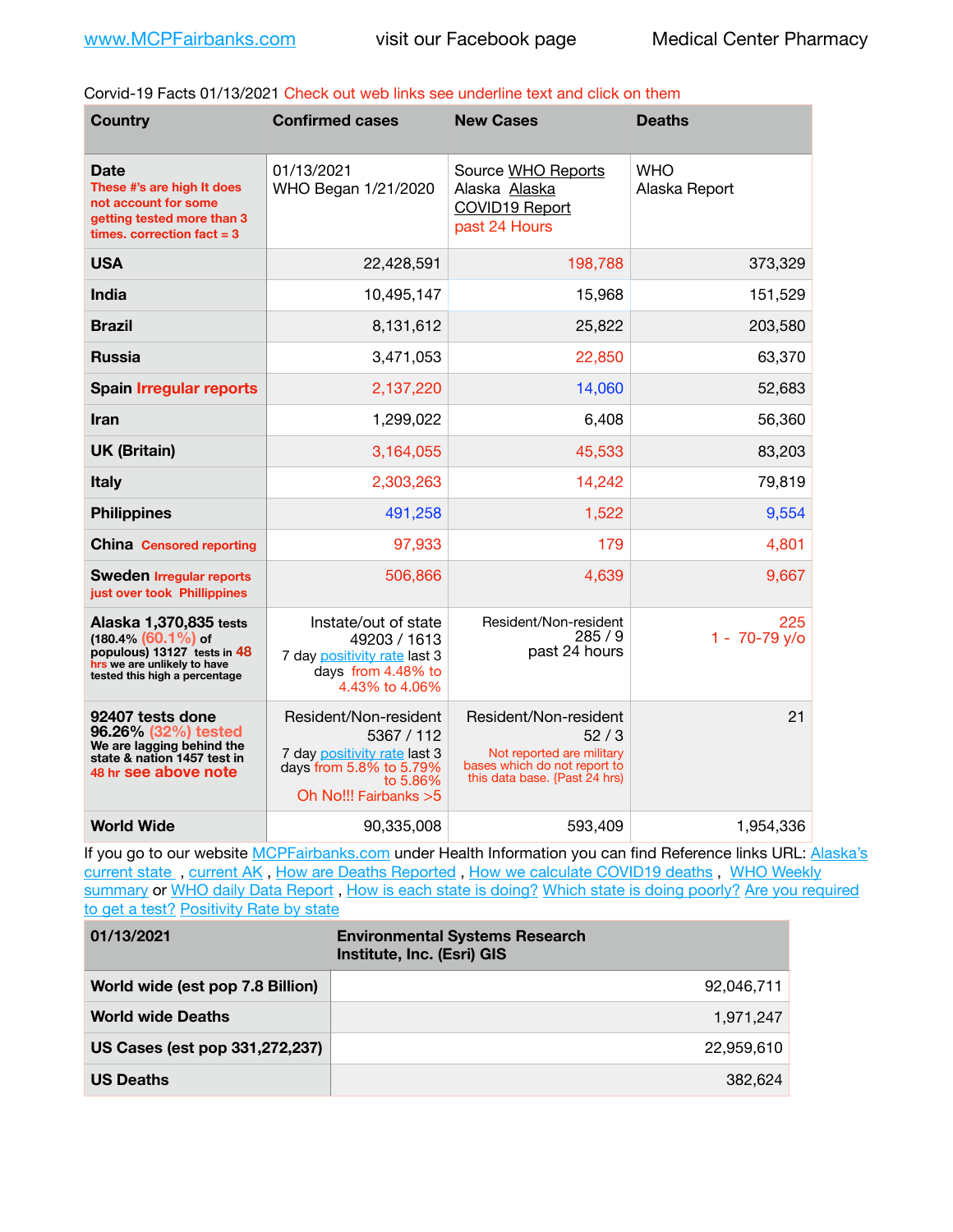Impact of COVID-19 on the US Healthcare system

Estimated US Population 331.3 million 138.7% (46.2%) have been tested (459.2 million) Estimated 5% of US population will test positive for Covid-19 16.56 million (currently 22.96 Million (6.94%) of population tested positive vs Alaska 6.47%) we have currently tested an est. 459.2 million based on 22.96 mill that have tested positive discount some of these numbers by 67% to account for multiple testing of same person.

If 8% will require hospitalization of the 16.56 million positive cases, we would need 1.325 million beds. Estimated by the American Hospital Association there are 800,000 staffed beds available.

The US has 2.8 hospital beds per 1000 our needs could be 56, China had 4.3, Italy 3.2, South Korea 12.3

The USNS Mercy and Comfort added **8.2000** staffed beds, not ICU Of these estimated to be admitted to ICU 860,000. to ICU beds The US has 16,000 ICU beds we have 68,000-85,000 beds

 The Needs US could need 299,000beds with ventilators <16,000 ventilators

**Summation:** Estimated needs could be 1.325 million hospitalized beds for just COVID-19 patients alone. If positives represents 5% of test run, then approximately 459.2 million have been tested, we have no idea how many tests have been run or how many multiple tests conducted on the same person, resulting in 22.96 million positive tests run with 382624 with 3775 deaths in the past 24 hours, ave 2740/day. In AK, with 49203 positive cases 6.47% of Alaska, 1115 hospitalizations, and 225 deaths. Hospitalization rate is 2.27% of those that test positive, Death Rate 0.457% overall or 20.18% of those hospitalized.

Currently 3 Variants known in US (Europe's (china's)) Primary, and a UK and South African, only Europe's in Alaska so far.

Normal ICU stay 5-7 days, estimated ICU stay for COVID-19 2-3 weeks and they could tie up a ventilator for that length of time also, helping only 1/3 as many patients.

This is why we need to flatten the curve by social spacing and only essential travel.

Expected Death (these are just estimates based on other countries) if 5% of the US Population (16.56 million) test positive and if

1% die = 165,600 people

2% die = 311,200 people

3% die = 496,800 people

6% die = 993,600 people obviously we have passed the 1.325 million positive cases we are 21.5million so if 5% of the US population (16.56 million) test positive and 6% of those die = 993,600 deaths if no vaccine, or if 3.09% (511,704) will die, we are 73% of the way there in 42 weeks.

 World wide death rate of positive tests actually 2.14%. The US is at 382624 1.67% of those actually tested positive, that is 73% lower death rate than when we started in 3/2020 , started at 6%. There are 7.8 Billion people in the world 331 million live in the US (4.2% of the world's population) 6.94% have tested positive. The US deaths represents 19.4% of the world's death numbers and 24.9% of worldwide confirmed cases. In comparison to the flu in the US

CDC Estimates. From 2010 to 2016, the flu-related death rate was between 12,000 and 56,000, with the highest season being 2012 to 2013 and the lowest being 2011 to 2012. Most deaths are caused by complications of the flu, including pneumonia or a secondary bacterial infection of the heart or brain. or 2,000 to 9,333 per year. In 2020 in the US has 19 million cases 180,000 hospitalized and 10,000 (0.052%) have died, typically it is 2% will die, compared to 1.67% with COVID19. 138.7% (US), 180.4% (Alaska), & 96.26% (Fbks) are still too few to protect us from future outbreaks. Experts feel that we need either need people to get infected with the virus and develop antibodies or get vaccinated to create immune antibodies to protect us, that we need >60% of the population to have positive antibody tests and preferably 70-90%, one expert felt they would not feel confident til >85% were positive, to give assurance (herd immunity) in order to go without masks and social distancing. NY City seems to have the highest number at 20%. Testing is so important. Currently we are testing at 43.73 Million tests per month. At this rate to test everyone once it will take 7.5 months or over 0.63 years. To test 3 times it would take 22.5 months or 1.88 years

The Flu (Influenza kills approximately 1-2% of those infected, SARS killed 800 people total, COVID19 appears to kill 1.67% of those that test positive or 17% less deadly than the flu and seems to be more contagious. (Seems to spread more readily)

Alaska has 49203 so far, 5367 in Fairbanks or 1 of every 9 of Alaskans, and with 21 of 225 deaths 1 in 11, the first case was transient foreign airline crew member. Interesting, the Source of Alaska's SARS-Cov2 virus originated not from East Asia by travelers or the west coast (Washington where it was first observed) , but came from the east coast of the US, and they were inoculated first from Europe, accordingly from New York's Governor and CDC.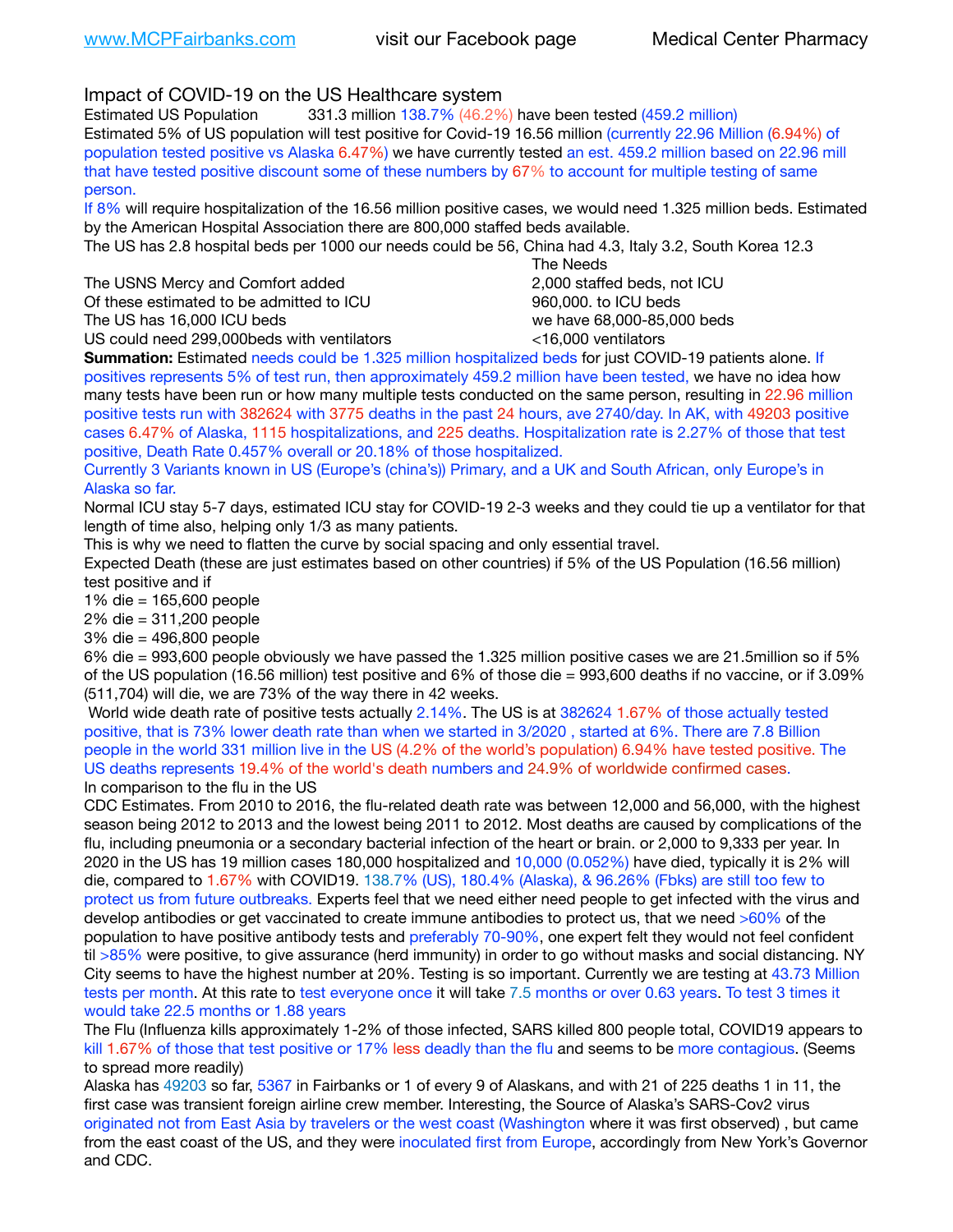**Best practice protection** is good personal Hygiene do not touch eyes, nose, mouth, wash hands frequently for at least 20-30 seconds, before you touch your face, and observe personal spacing of 6-18 feet. Remove your shoes in your house, frequently clean surface areas, let the cleaner sit 15-20 sec before wiping off. **We are recommending to wear any kind of mask.**

Drug treatment is being researched, but as yet not been verified, only suggested. Best to isolate those sick and isolate those most susceptible (old and preconditioned with risk factors)

**Risk factors:** Cardiovascular disease (56.6%), Obesity (41.7%), Diabetes (33.8%), age >60, respiratory problems, especially smokers or those who vape, High Blood Pressure

If you have been exposed self isolate for 2-4 weeks

One episode in China, a man tested negative for 27 days before showing symptoms. So Isolation may want to be considered up to 4 weeks not just 2 weeks.

Italy 1 in 10 positive cases admitted to ICU due to Hypoxic failure requiring mechanical ventilation. In NY it was 1 in 7 that required hospitalization, of the 5700 hospitalized 2634 were discharged (79% (2081)) or added (21%(553)), 9 in 10 put on a ventilator died.

Public policy development and education is important. How Long does Covid-19 stay on objects

| up to 3 hours |
|---------------|
| 4 hours       |
| 24 hrs        |
| 72 hours      |
| unknown       |
|               |



## <10 10-19 20-29 30-39 40-49 50-59 60-69 70-79 >80



## Updated graph numbers.

| Project outward                |                  |
|--------------------------------|------------------|
| Exhalation can spray           | 1.5 m $(4.9$ ft) |
| spittle (droplets)             |                  |
| Coughing                       | 2 m (6.6 ft)     |
| Sneeze                         | 6 m (19.7 ft)    |
| Development of immune response |                  |

Early viral testing tests to see if you currently have the virus.

Later antibody testing tells us if you have been exposed and survived. But does not tells us if you have immunities to the virus. We will need to have both tests done in order to open the community.. Viral Antigen and Viral RNA tells us you have the disease and can spread the disease and can or are

currently sick.

IgM (short term) and IgG (long term antibodies) tells us you have experienced the virus or had the vaccine, and got over it. You may be resistant if your [antibody levels](https://www.cdc.gov/coronavirus/2019-ncov/lab/resources/antibody-tests.html) are high enough. [Current](https://l.facebook.com/l.php?u=https://www.itv.com/news/2020-10-26/covid-19-antibody-levels-reduce-over-time-study-finds?fbclid=IwAR3Dapzh1qIH1EIOdUQI2y8THf7jfA4KBCaJz8Qg-8xe1YsrR4nsAHDIXSY&h=AT30nut8pkqp0heVuz5W2rT2WFFm-2Ab52BsJxZZCNlGsX58IpPkuVEPULbIUV_M16MAukx1Kwb657DPXxsgDN1rpOQ4gqBtQsmVYiWpnHPJo2RQsU6CPMd14lgLnQnFWxfVi6zvmw&__tn__=-UK-R&c%5B0%5D=AT1GaRAfR_nGAyqcn7TI1-PpvqOqEKXHnz6TDWvRStMnOSH7boQDvTiwTOc6VId9UES6LKiOmm2m88wKCoolkJyOFvakt2Z1Mw8toYWGGoWW23r0MNVBl7cYJXB_UOvGklNHaNnaNr1_S7NhT3BSykNOBg) [View of antibodies/immunity](https://www.livescience.com/antibodies.html)[.](https://www.itv.com/news/2020-10-26/covid-19-antibody-levels-reduce-over-time-study-finds) We have tested currently 180.4% (60.1%) of the Alaskan population and over little over 138.7% (46.2%) of the US population, discount these numbers by 67% to reflect multiple testing of the same person. To be safe, we need at least 25% to see if we are making progress, [60%](https://www.jhsph.edu/covid-19/articles/achieving-herd-immunity-with-covid19.html) to [barely qualify](https://www.nature.com/articles/d41586-020-02948-4) to be safe, and [70-90%](https://www.mayoclinic.org/herd-immunity-and-coronavirus/art-20486808) to be assured we

will not see a second wave of sickness. Some experts will [not feel safe til we are at 85%.](https://www.bannerhealth.com/healthcareblog/teach-me/what-is-herd-immunity) Three types of clinical laboratory COVID-19 or SARS-CoV-2 tests are being developed: Molecular Gene sequencing (current method), Viral antigen (testing parts of the virus), Host antibody tests (serology). They detect the virus in different ways.

Mask & Mask Usage: N95 filter out 95% of the particles in the air 3 microns in size or larger.

Mold sizes are about 10-12 microns in size. Bacteria are larger, so is dust

Gas molecules and viruses are smaller. PM2.5 are 2.5 microns in size.

**Viruses** can be 1 micron in size, 0.3 micron in size, or 0.1 microns in size, so they **will pass right through**. **We recommend wearing any mask, the mask may provide up to 5 times the protection** over **wearing no mask at all**. It still **does not protect** the wearer from contracting the infection, it **can inhibit** the spreading, something is **better than nothing at all**.

**Remember there is a clean side ( the side towards you) and a dirty side,** the side to the contaminated air is dirty. If you are COVID positive then this is reversed. When handling the mask, do not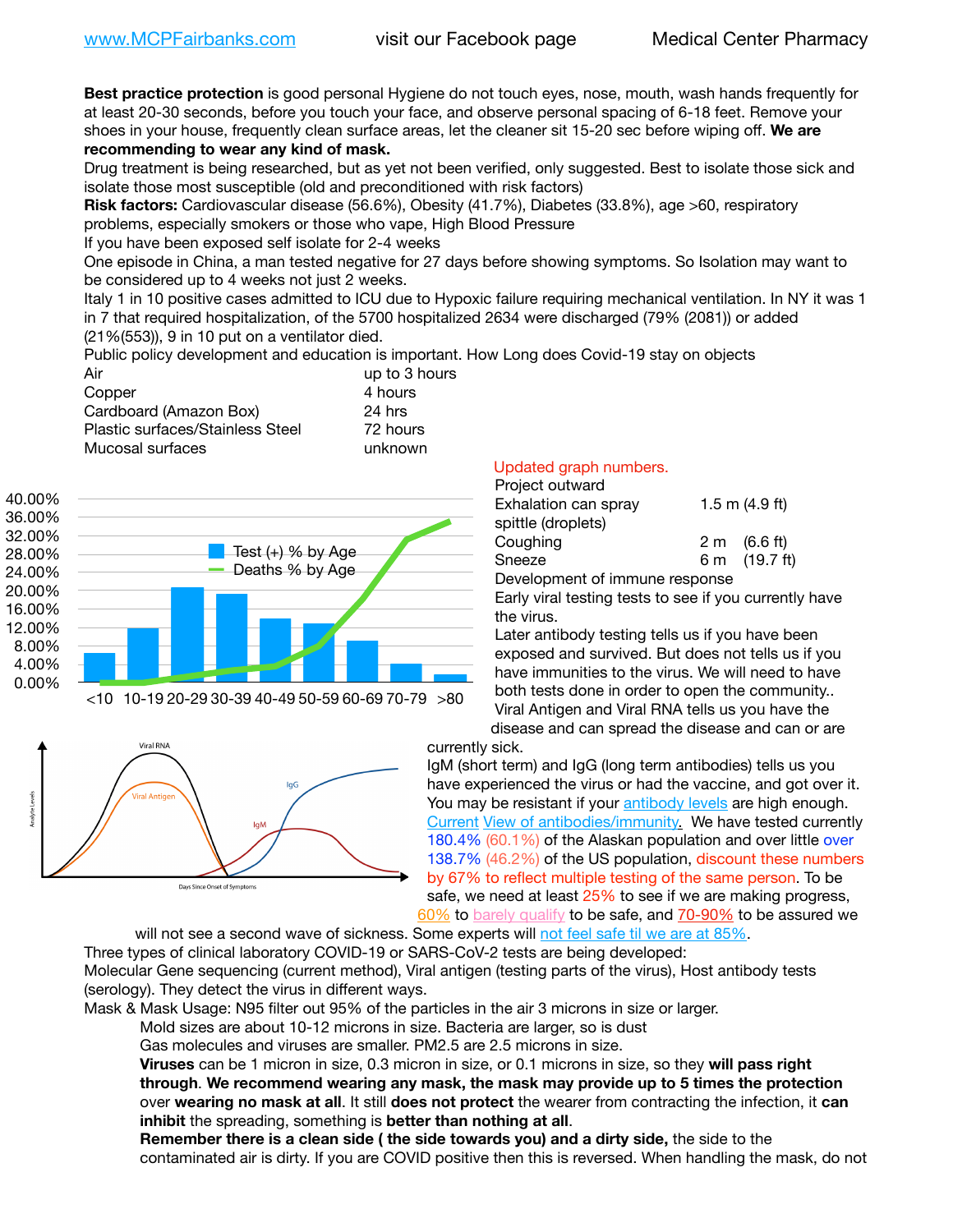touch the dirty side and then touch your face, Wash properly your hands first after touching the dirty side before touching your face. If you are infected the dirty side is the inside surface of the mask.

Wash your homemade mask in hot water wash >133F (for at least 10 minutes) and rinse to sanitize with high heat >133F Plus and a weak bleach or peroxide (not Both) the mask. Daily if possible. If you are a frontline health care provider with a homemade fabric mask 2 hours. Do not touch the dirty side.

Alcohol solutions should be 60-80% alcohol 70% is optimal. **Keep wet and rub 30 seconds**, or Happy Birthday song sung 3 times.

Hydrogen peroxide diluted to 2% or 4 teaspoonful per quart of water (20ml per 946ml) Bleach the same ratio **Vinegar and ammonia are good cleaning agents, not disinfectants**.

**Do not mix** any of these agents together, toxic fumes can result. **Disinfectants, in order to be effective**, should remain on the applied surface, to be cleaned moist **(wet) for 30 seconds to 4 minutes** depending on material. Caution may dissolve glue or adhesives or bleach and discolor items, check with manufacturers. Do not let it get inside electronic devices. UV (10 minutes), [UV light](http://www.docreviews.me/best-uv-boxes-2020/?fbclid=IwAR3bvFtXB48OoBBSvYvTEnKuHNPbipxM6jUo82QUSw9wckxjC7wwRZWabGw) only kills where it can see.

## **Myths**

Taking hot baths, using colloidal silver, eating garlic soup, gargling with bleach are not proven to be effective. We have already seen using chloroquine taking the wrong form in the wrong dose can be fatal, one death and one critically injured. (see Arizona couple after listening to the president)

**We have heard of all kinds of cures.** To date there is no curative or preventative treatments, only supportive therapy.

At this point there is **no proof** that Quinine, zinc, Hydroxychloroquine, Chloroquine, or Vitamin C works. As they say wives-tale at best, irresponsible reporting most likely. We have seen no information that they work, ineffective dosing issues, over-dosing issues, permanently killing the senses of smell or taste, inappropriate usage, cardiac arrhythmias, and death from the usage of these agents have been reported. The virus may die out with heat of summer, or cold weather, this is a myth

There are a couple of studies at show the virus can withstand 98F

We know the body tries to use up to 104F to potentiate our immune system, to kill viruses. Taking NSAID, Aspirin, Ach-Inhibitors, Arb's and you get the COVID-19 infection are not contraindicated and no clinical evidence that says you should stop any of these classes of medications. It would be misguided and ill advised if you did so

In other words, Unless your doctor makes changes, keep taking your medications unless told to do otherwise.

As of 12/21/20, DHSS is aware of 11 reports regarding possible allergic reactions from Alaska's hospitals to CDC: Bartlett Regional Hospital (8), Providence Alaska (2) and Fairbanks Memorial Hospital (1). Two were identified as anaphylaxis and one of those resulted in hospitalization for ongoing monitoring. In the other three cases, symptoms were mild and not considered anaphylaxis. Symptoms have resolved in all cases and the hospitalized patient has been discharged and is doing well. The CDC said there appears to be no obvious geographic clustering of these reactions, nor was a specific production lot involved. People who experience anaphylaxis after the first dose should not receive a second dose, according to CDC recommendations.

Magnitude of Death Comparison

| <b>Conflict</b>          | <b>Combat Death</b> | Past 24 hours |
|--------------------------|---------------------|---------------|
| <b>Revolutionary War</b> | 8,000               |               |
| <b>Civil War</b>         | 214,938             |               |
| World War I              | 53,402              |               |
| World War II             | 291,557             |               |
| <b>Korean Conflict</b>   | 33,686              |               |
| Vietnam                  | 47,424              |               |
| <b>Gulf War</b>          | 149                 |               |
| Afghanistan              | 1,833               |               |
| <b>Iraq</b>              | 3,836               |               |
| 9/11 deaths              | 2,977               |               |
| COVID19 deaths 1/13/2021 | 382,624             | 3,775         |

Check our website [www.MCPFairbanks.com](http://www.MCPFairbanks.com) for the 13 testing sites in the interior of Alaska.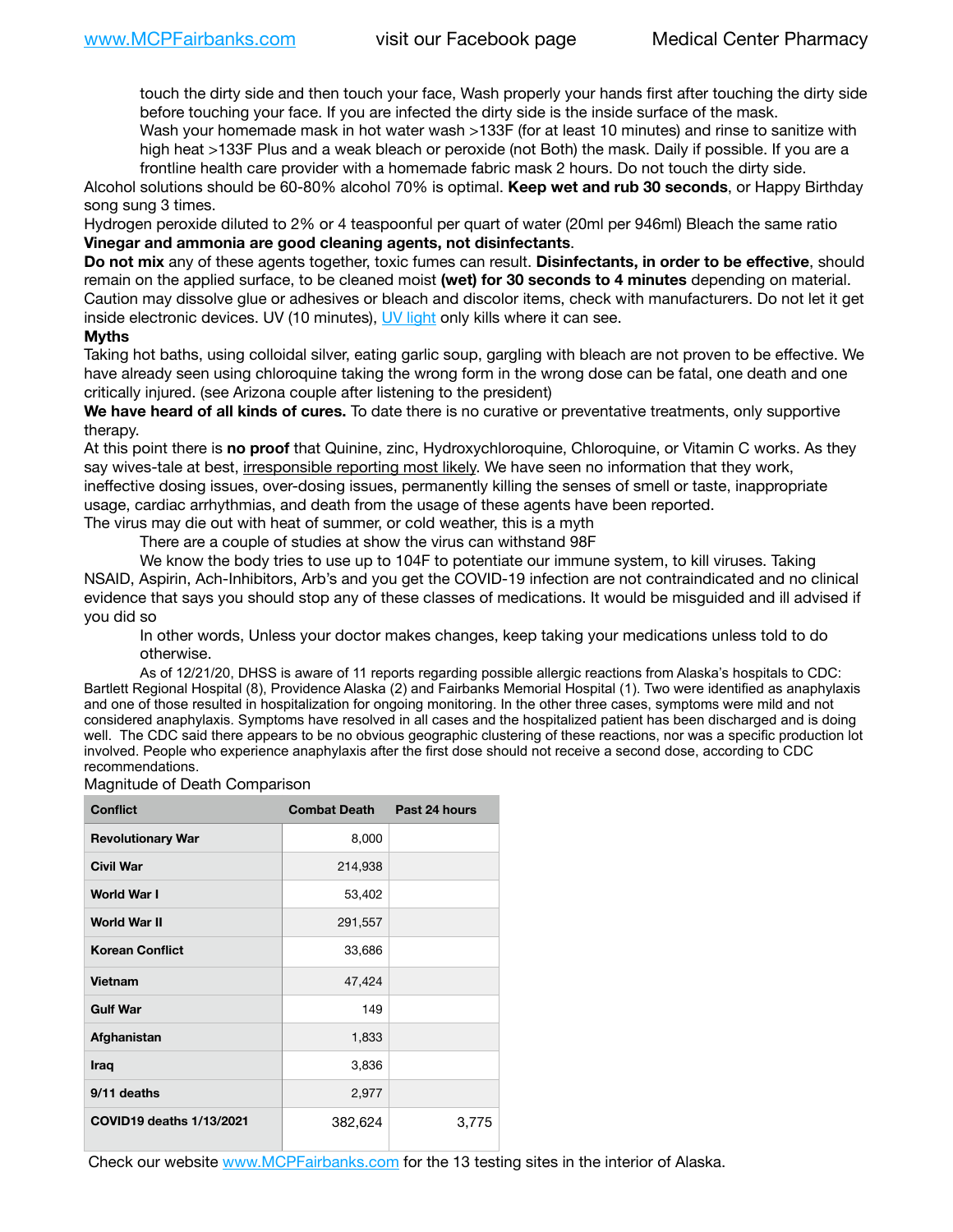| Group                                               | Alaska COVID19 Vaccine plan 12/30/2020<br>update as of 1/13/2021                                                                                                                                                                                                                                                                                                                                                                                                                                                                                                                                                                                                                           | Who can get the<br>vaccines?<br><b>Availability</b>                                                                          |
|-----------------------------------------------------|--------------------------------------------------------------------------------------------------------------------------------------------------------------------------------------------------------------------------------------------------------------------------------------------------------------------------------------------------------------------------------------------------------------------------------------------------------------------------------------------------------------------------------------------------------------------------------------------------------------------------------------------------------------------------------------------|------------------------------------------------------------------------------------------------------------------------------|
|                                                     | Who is in this group                                                                                                                                                                                                                                                                                                                                                                                                                                                                                                                                                                                                                                                                       |                                                                                                                              |
| Phase 1a Tier 1                                     | Long Term care Facility - Staff & Residents<br>Skilled care, Assisted living,<br>Intermediate care with developmental disabilities,<br>Residential Care facilities,<br>State Veterans Homes.<br>Front Line Hospital and Health care workers, beside personal, High<br>Risk jobs (examples ICU, ER, Surgery, Physicans/prescribers,<br>COVID units, Respiratory/OT/PT/ST Therapists, Lab Techs, Facility<br>Security, House Keeping (Environmental services), Dietary)                                                                                                                                                                                                                      | Now, limited<br>audience                                                                                                     |
| Phase 1a Tier 2                                     | Front Line EMS Fire Service providing medical services, Vaccine providers,<br>(That their services are critical), Air and Ground EMS, Community health<br>aides, Practitioners. Health care workers providing vaccines                                                                                                                                                                                                                                                                                                                                                                                                                                                                     | Now, limited audience                                                                                                        |
| Phase 1a Tier 3                                     | Starting 1/4/2021<br>Healthcare workers who have contact with residents >65 y/o and provide<br>regular healthcare services that can not be postponed without impacting<br>short or long term outcomes, or cannot be provided remotely (Not regular<br>populous yet), direct patient contact, in contact with infectious materials,                                                                                                                                                                                                                                                                                                                                                         | Starting 1/4/2021                                                                                                            |
| Phase 1a Tier 4                                     | Health care workers providing COVID19 vaccines to phase 1 populations                                                                                                                                                                                                                                                                                                                                                                                                                                                                                                                                                                                                                      | <b>TBA</b>                                                                                                                   |
| Phase 1b Tier 1<br>(Start of general<br>population) | Age > 65 (General Public) register http://covidvax.alaska.gov/ starting<br>1/6/2021 for appts after 1/11/2021 (All appts filled within 24 hrs of initial<br>openning, future appt pending vaccine availability)                                                                                                                                                                                                                                                                                                                                                                                                                                                                            | 1/11/2021by appt.<br>Accepting appt<br>statewide 1/6/21                                                                      |
| Phase 1b Tier 2                                     | Front Line Essential >50 y/o who's duties are performed with the public/co-<br>workers < 6 feet apart. Emergency responders( troopers, firefighters, Office<br>of children Services staff, Public health workers, teachers K-12, staff,<br>childcare workers and staff, indigenous language and culture educators,<br>food and seafood workers, grocery store employees, public transit,<br>essential air services, rural cab services, US Postal workers, mail planes,<br>Utility & power (rural), Water and Waste water (Rural), Congregate living<br>settings, acute psychiatric, correctional, group homes, homeless shelters,<br>substance abuse shelters, transitional living homes. | TBA do not register yet                                                                                                      |
| Phase 1b Tier 3                                     | ages 55-64 y/o,<br>>16 y/o living in unserved communities<br>Frontline essential workers 16-50 with >2 High risk health conditions<br>working < 6 feet with public or co-workers,<br>Pre-K-12 staff, indigenous language and culture<br>First responders, Office of children services, grocery store workers, Public<br>transit, US Postal workers, Utility workers, water and waste water workers.                                                                                                                                                                                                                                                                                        | <b>TBA</b>                                                                                                                   |
| Phase 1b Tier 4                                     | Age $>$ 50 y/o $>$ 2 risk factors<br>Frontline workers 16-50 y/o not in Tier 1-3                                                                                                                                                                                                                                                                                                                                                                                                                                                                                                                                                                                                           | <b>TBA</b>                                                                                                                   |
| Phase 1c                                            | Ages 65-74, 16-64 with High Risk Medical Conditions, other essential<br>workers to be defined                                                                                                                                                                                                                                                                                                                                                                                                                                                                                                                                                                                              | <b>TBA</b>                                                                                                                   |
| Phase 2                                             | General population<br>Vaccinations via pharmacies, Doctor's offices, Clinics<br>Public Health sites (Mobile clinics, Federally Qualified Health Centers,<br>Public Health Clinics, Other clinics                                                                                                                                                                                                                                                                                                                                                                                                                                                                                           | TBA (To Be announced)<br>To be announced<br>contingent on vaccine<br>availability undergoing<br>public comment period<br>now |